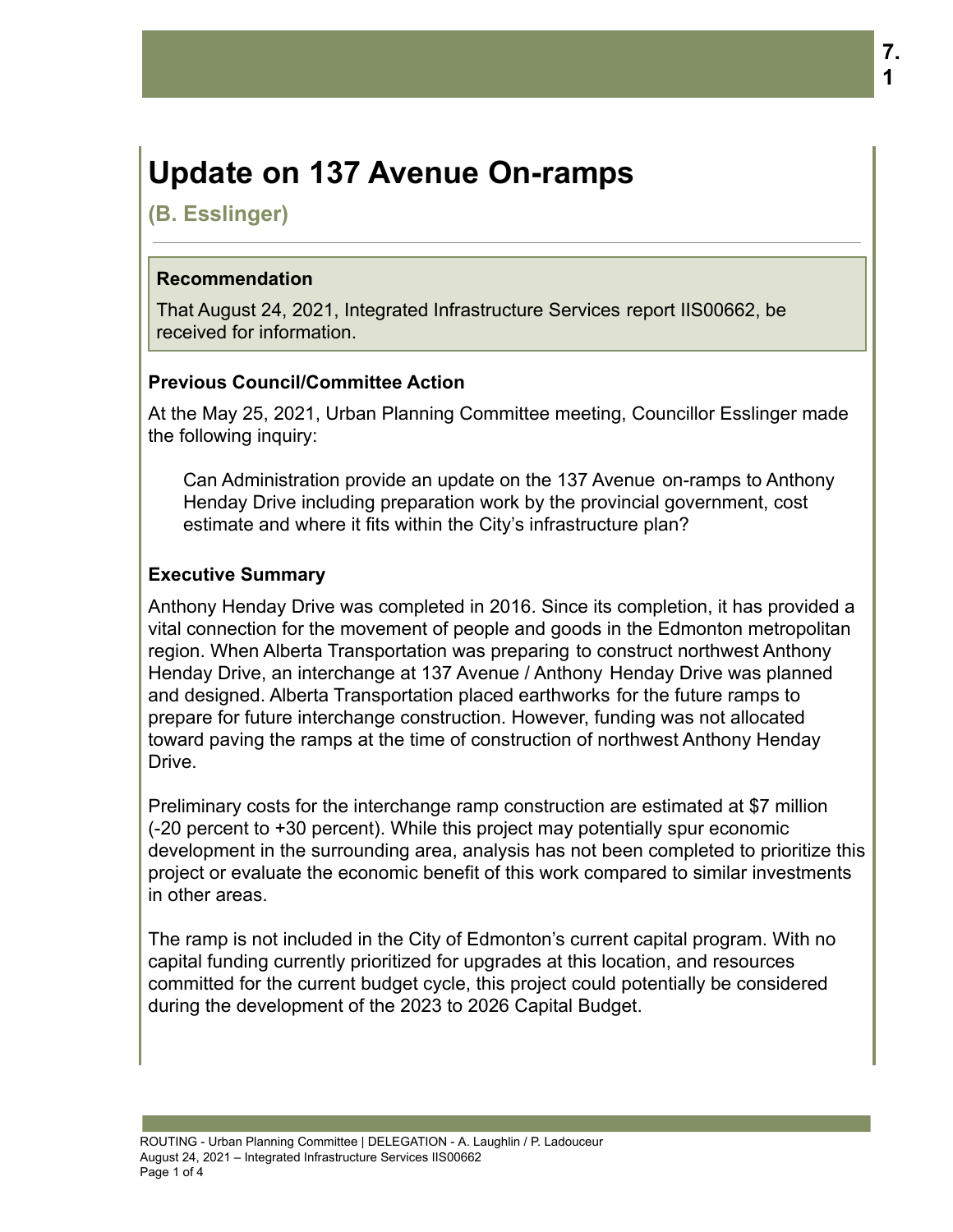# **Report**

When northwest Anthony Henday Drive was built over 137 Avenue in 2008, the original design called for an interchange to be constructed to connect 137 Avenue, St. Albert, and the surrounding Mistatim industrial area with Anthony Henday Drive. However, when the Government of Alberta, Ministry of Alberta Transportation signed the initial 30-year Public-Private-Partnership (P3) agreement with NorthWestConnect to build, operate and maintain the northwest leg of Anthony Henday Drive, ramp paving at 137 Avenue was excluded from the scope of the project. Alberta Transportation elected not to fund the paving of the ramps connecting 137 Avenue to Anthony Henday Drive, citing a lack of development in the surrounding area. Instead, the Province elected to complete the Anthony Henday Drive overpass at 137 Avenue in addition to earthworks for future ramps, leaving it to the City of Edmonton and other potential stakeholders to fund future access to Anthony Henday Drive at 137 Avenue.

Since the completion of northwest Anthony Henday Drive in 2011, the areas around 137 Avenue and Anthony Henday Drive have changed substantially; the industrial areas to the east have developed and the residential areas on the edge of St. Albert have grown and matured.

This report outlines several key considerations related to the future 137 Avenue / Anthony Henday Drive ramps, including the project's current status. The report also speaks to considerations such as new economic development opportunities, the progression of the project, and prioritization of the project within the City's infrastructure plan.

#### **Project Development Status and Cost Estimate**

Earthworks for future ramp development at 137 Avenue / Anthony Henday Drive were completed during the construction of northwest Anthony Henday Drive. The earthworks were placed based on the interchange plan approved by Alberta Transportation (see Attachment 1).

Alberta Transportation completed the design for the interchange ramps to approximately Checkpoint 3 of the City's Project Development and Delivery Model. If this project was deemed a priority and funding for delivery allocated, design validation and detailed design would be required. No further land acquisition, land use studies, environmental studies, site location studies, or public engagement sessions are anticipated to be needed. Coordination with Alberta Transportation would be required to confirm requirements, including potential updates to design plans, to account for any changes that have occurred in the area over the past decade.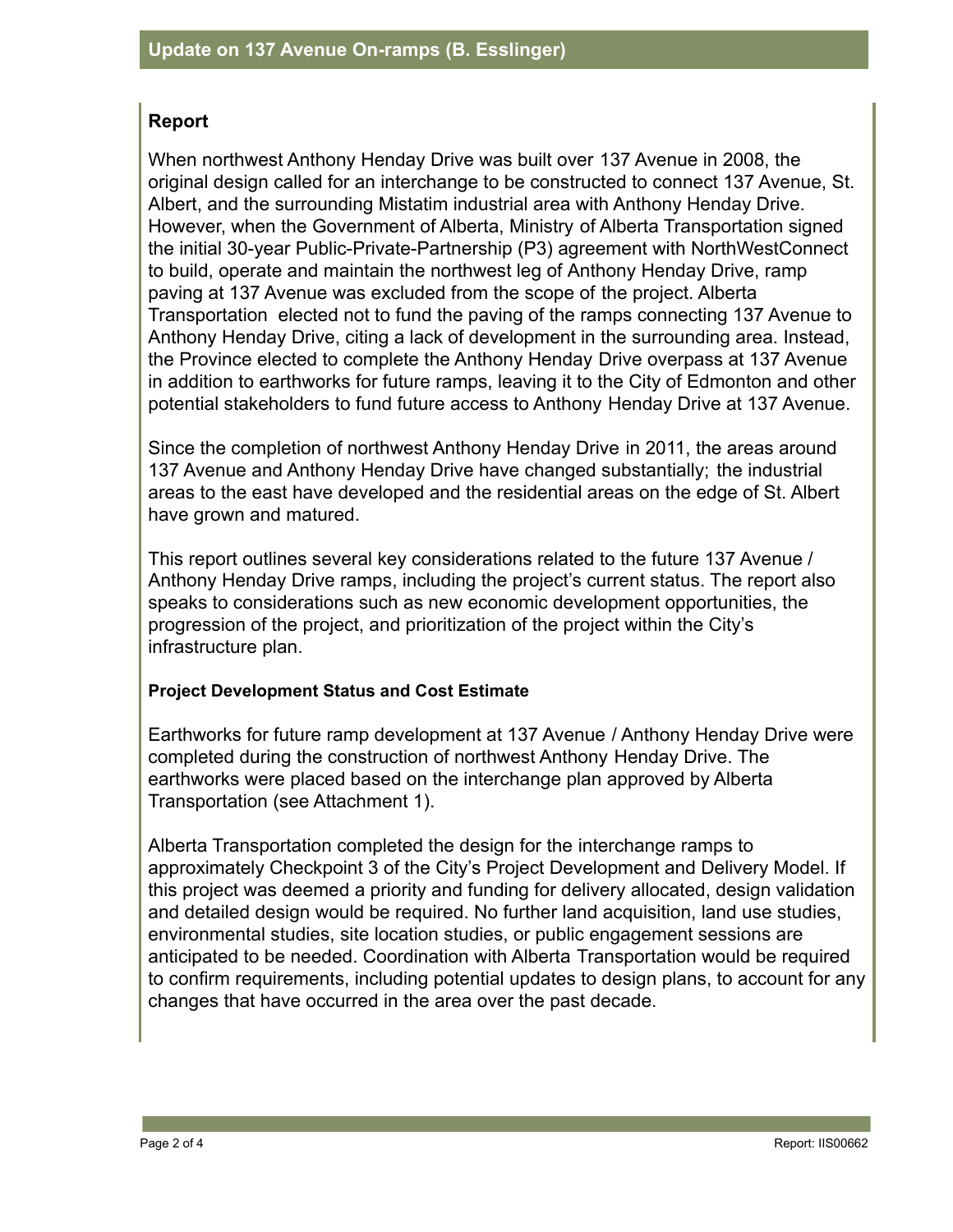Preliminary costs for the interchange ramp construction are estimated at \$7 million (-20 percent to +30 percent), based on the design completed by Alberta Transportation and provided there are no site conditions that would impact the costs.

#### **Prioritization within the City's Infrastructure Plan**

At present, further design or construction for the ramps at 137 Avenue / Anthony Henday Drive has not been identified as a priority in the City of Edmonton or Alberta Transportation capital plans.

The project is one of many identified locations where new or upgraded interchanges are required. Transportation Services report CR\_1331 presented to Transportation Committee on October 15, 2014, outlined a need for 66 new or significantly modified interchanges over the next 30 to 50 years. Some of these interchanges have since been funded (including those along Yellowhead Trail) and others have been deemed no longer required (such as those along Terwillegar Drive). However, a significant number of new and modified interchange requirements remain unfunded, including the ramps at 137 Avenue / Anthony Henday Drive.

As noted, this project is not identified for funding in the current capital budget. While this project may potentially spur economic development in the surrounding area, analysis has not been completed to prioritize this project or evaluate the economic benefit of this work compared to similar investments in other areas.

The 2019 to 2022 capital budget cycle is nearing an end, with resources allocated to the completion of ongoing capital projects. This project could be considered as part of the 2023 to 2026 budget development.

# **Corporate Outcomes and Performance Management**

| <b>Outcome</b>                                                        | Measure                                                                                            | <b>Result</b> | <b>Target</b>                  |
|-----------------------------------------------------------------------|----------------------------------------------------------------------------------------------------|---------------|--------------------------------|
| The City of Edmonton has sustainable<br>and accessible infrastructure | Infrastructure Density (city's<br>population divided by the total<br>kilometres of infrastructure) | 56.5 (2017)   | Increase over<br>previous year |

| Corporate Outcome: Goods and services move efficiently. |                                                                                                                                     |               |               |  |  |
|---------------------------------------------------------|-------------------------------------------------------------------------------------------------------------------------------------|---------------|---------------|--|--|
| <b>Outcome</b>                                          | <b>Measure</b>                                                                                                                      | <b>Result</b> | <b>Target</b> |  |  |
| Goods and Services move efficiently.                    | <b>Business Satisfaction: Goods</b><br>and Services Transportation (%<br>of survey respondents who are<br>satisfied/very satisfied) | 50.5% (2017)  | 53% (2018)    |  |  |